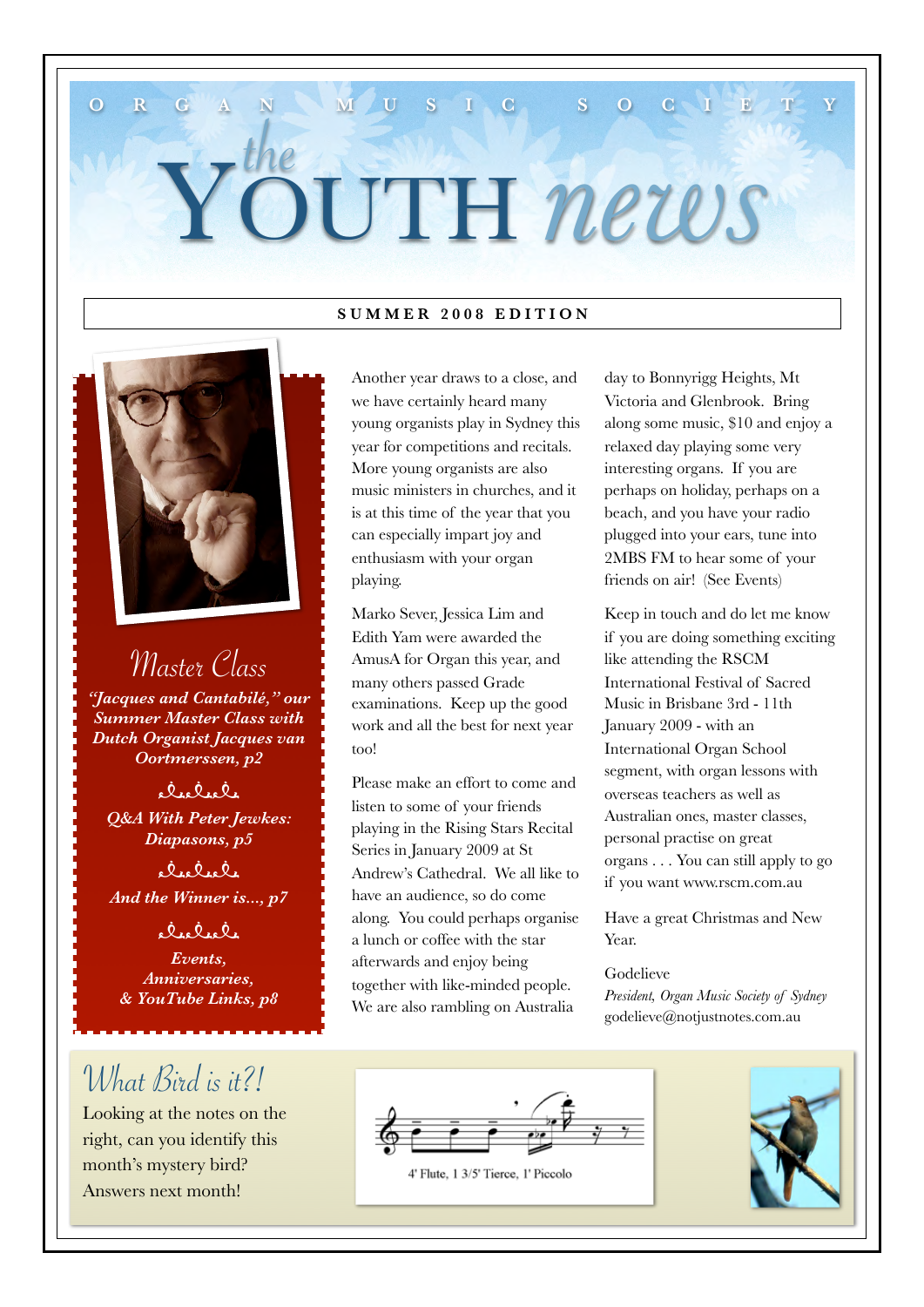

#### PROFESSOR OF ORGAN, SWEELINCK CONSERVATORY AMSTERDAM

Dear friends!

This time I would like to discuss polyphonic phrasing and the implications for our co-ordination. We will focus on exercise number 9. I think it is important to repeat a few important rules as discussed in the previous edition.

#### *Period related applications serve several goals:*

In the first place, **an ergonomic goal** — to use the body, arm and hand in the most natural position avoiding unnecessary and disturbing stress and tension. A free body automatically means a free mind, free to make music and to communicate emotions.

In the second place, period related applications are designed **to support the musical structure and expression.** 

In other words, fingering and pedalling is chosen according to accents (meter) and phrasing.

In exercise 9 we see **two voices** which are both constructed on one single motive.



Obviously we have to phrase the **manual part** every bar as the figure always begins on the **first beat**.

The **pedal motive however begins always on the third beat** of the bar and that is problematic as far as co-ordination is concerned.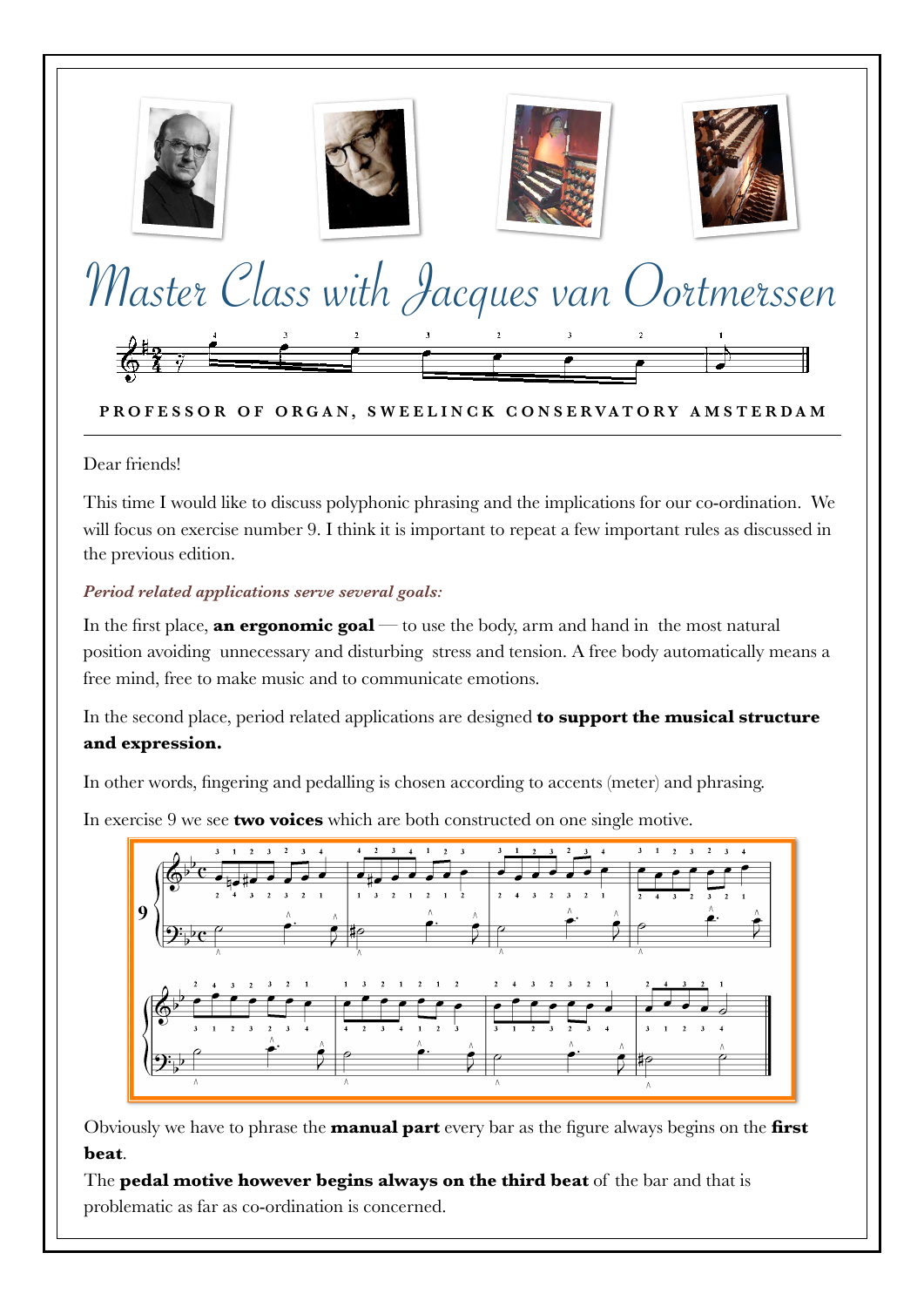From experience we know that hands and feet like to make the same movements simultaneously. It is less complicated for the brain to lift both hands at the same time or to lift one hand and a foot at the same time. Independent movements are much more demanding and have to be practised. We have to learn to co-ordinate the different movements of hands and feet. We have to train our ability to phrase the hands and feet at different moments.

## Two things can help us a lot

• Play the **same motive as much as possible with the same fingering**;

with each consequent phrase or motive use a **new hand position**: this helps us to make our phrasing more automatic; do **likewise with the pedalling**.

• Use the right way of **phrasing by lifting** the wrist or ankle.

 When articulated playing is our point of departure and that is the case when we play 'early music', a simple gap does not sound like phrasing just because we have gaps between all the notes.

To create the idea of breathing we have to shape the phrasing in a special way.

 This requires a special technique; Taking away the arm weight by lifting the wrist. When we are relaxed the arm will be relatively heavy. By

lifting the wrist slowly, lift the weight of arm out of the keys (but keep all fingers on the keys!). The the organ! gap will no longer sound as an articulation but as real phrasing.

# *Jacques van Oortmerssen* MIND THE GAP! [www.oortmerssen.com](http://www.oortmerssen.com)

### Pay much attention to practising the co-ordination

Lift the first pedal note slowly during playing of the 4 quavers in the manual, Cantabilé. Likewise, lift the fourth beat in the manuals slowly while playing the pedal motive Cantabilé.

In **Bach's Canzona in d (BWV 588)** *(see over)*  we can use a fingering similar to what we have discussed so far. The motives in the manual and the pedal are played, as far as possible with similar fingering, a fingering supporting the musical structure of the piece. Every new motive requires a new hand position; never forget to establish key contact at all times.

It is very important is to try to shape your phrasing as if you are breathing. Needless to say that the phrasing should be polyphonic which means completely independent from the other voices.

In spite of this, and also in spite of the fact that all notes must be articulated, this pieces must sing! So play Cantabilé!

#### In **Couperin's Dialogue sur la Voix Humaine** we follow the same principles.

This piece, in 3/2 and in a slow tempo (MM 54), is a Sarabande.

That is an old dance with many accents on the second beat.

The main motive always starts on the second beat and needs to be phrased like that any time it shows up.

Work on a breathing phrasing and try to sing on

That is all for now, good luck!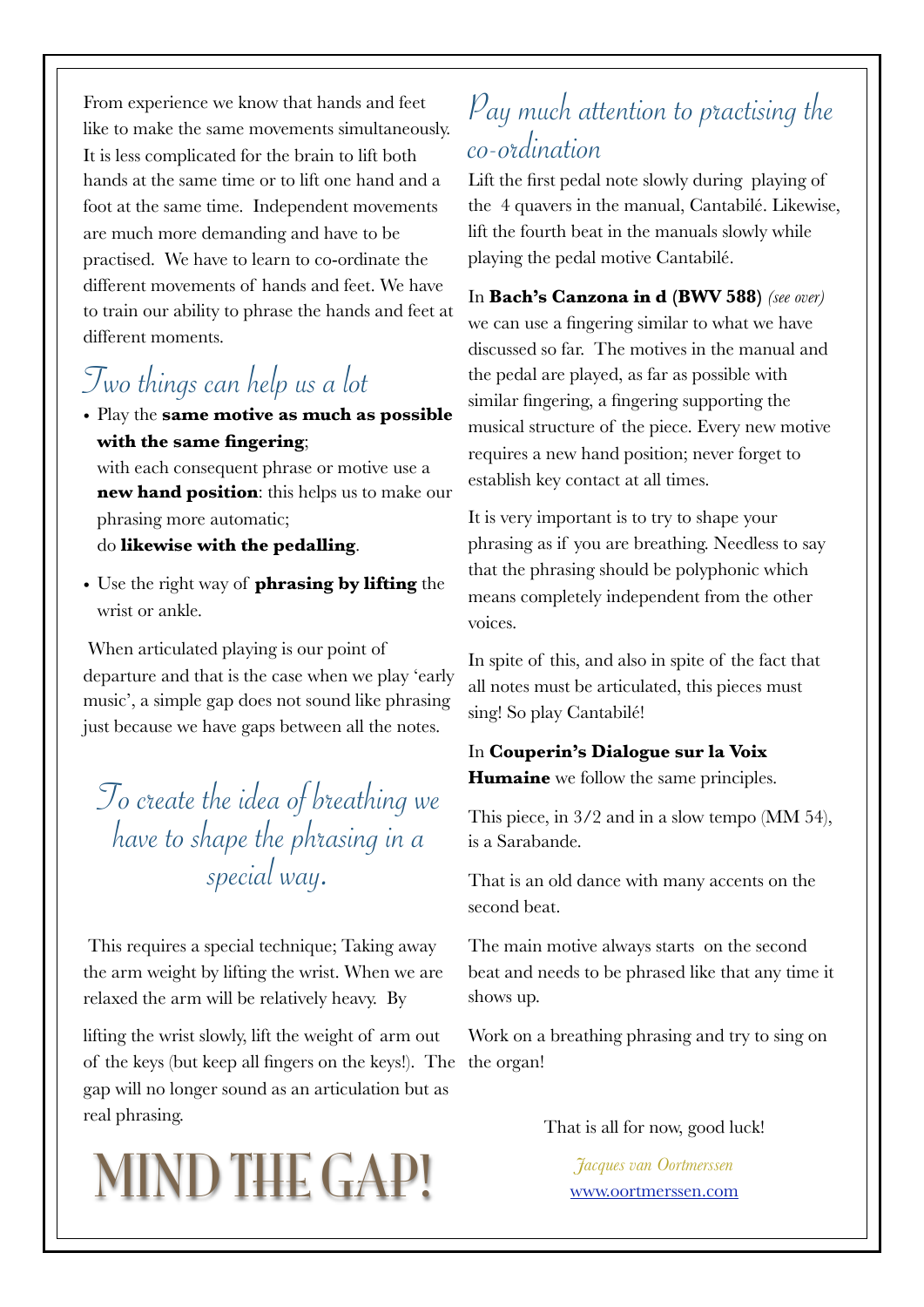

### Couperin's Dialogue sur la Voix Humaine

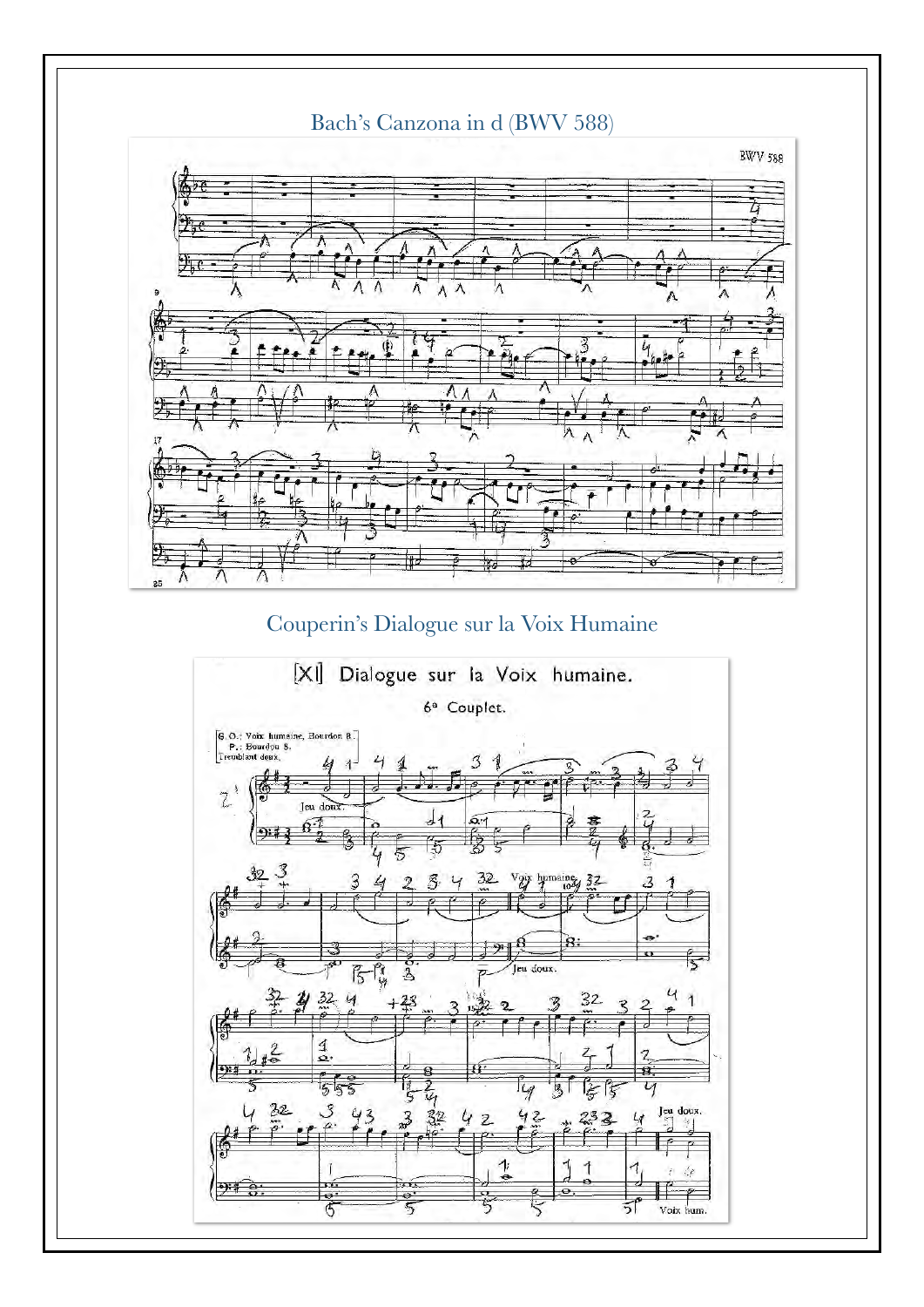

# Q&A with Peter Jewkes



Sydney organbuilder and organist Peter Jewkes explains what you should know about Diapasons...

**Q: Almost every organ I play has different stop names. Sometimes the differences are very small, other times they are completely different. So what's the difference?** 

A: Well, the short answer is that the stop names will vary greatly with the nationality and vintage of the organ, and the style of music that is desired for it to play.

#### **Q: OK, so what's the difference between a Diapason and a Principal? My organ has both!**

A: A stop of diapason type may or may not actually be labelled Diapason. The Diapason label is most commonly used in English-style organs, whereas the same type of stop is known as a Prinzipal or Principal on German-style organs and for French-style organs they would typically be called Montre (literally on "display" i.e. the facade pipes) or Prestant ('standing in front' Latin 'praestare').

#### **Q: Do diapasons of a pitch other than 8' have other names . . .**

A: Loads – e.g. Principal, Octave, Fifteenth, Quint, not to mention all those Mixtures! So these stop names also describe their length! (A hidden extra!) Diapasons appear throughout the entire range of the instrument, from 32′ pitch to 1′ pitch (not including mixtures), a range of nine octaves!

#### **Q: So how do they work then?**

A flue pipe (labial pipe) is an organ pipe that produces sound through the vibration of air molecules, in the same manner as a recorder or a whistle. Air under pressure (referred to as wind) is driven down a Flue and against a sharp lip called a Labium, which causes the column of air in the pipe to resonate at a frequency determined by the pipe length.





#### **Cross-section of a typical flue pipe mouth and foot.**

- 1. Pipe body
- 2. Upper labial lip
- 3. Languid
- 4. Lower lip
- 5. Foot
- 6. Toe hole

Flue pipes may be made of either metal or wood. Metal pipes are normally circular in cross section, while wooden pipes are most often rectangular or square.

 A flue pipe comprises two main portions: the foot and the resonator. The *foot* is the bottom portion of the pipe. At its base is the *toe hole*, through which wind enters the pipe. The length of the pipe foot does not affect the pipe's pitch. Thus, organ builders vary the foot lengths of their flue pipes depending on several factors, including the desired shape of the pipes in the façade, the height of the rackboard in which the pipes are seated, and the weight of the completed pipe.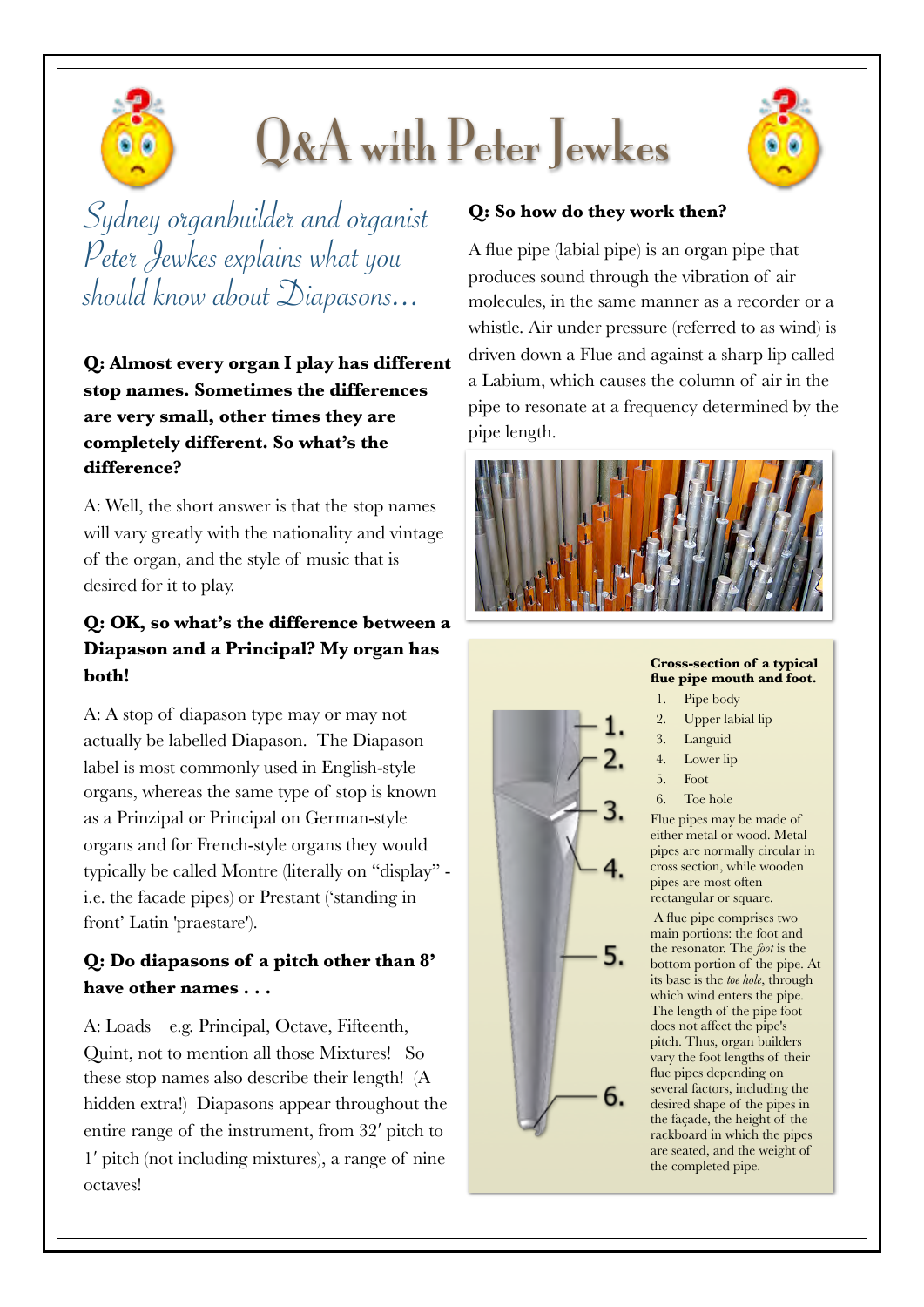# Q& A with Peter Jewkes (cont.)

**For the Tech Heads, Wiki' continues:** The body supports the vibration of air generated by the mouth of the pipe, which is a horizontal opening cut at the joint between the resonator and the foot. The voicing, the length of the resonator, and the resonator's cubic volume all determine the fundamental pitch of the pipe. The conical taper of the pipe will determine the overblown pitch. If the pipe is metal, a tuning slide may be attached to the top of the resonator, which can be raised or lowered to change its length, thereby changing the pitch.

At the joint between the foot and the resonator, the side of the pipe containing the mouth is flat. A plate of metal or wood called a languid is affixed horizontally inside the pipe at this location, completely dividing the resonator and the foot, except for a small slot (called the windway) parallel to the mouth. This creates a chamber inside the pipe foot, allowing air to escape only as a sheet of wind directed towards the pipe's mouth. Flat pieces of metal or wood (called ears) may be attached to the sides of the mouth for tuning purposes, and a horizontal dowel (called a roller or a beard) may be affixed at the pipe mouth to aid in prompt pipe speech.

#### **Q: Yeah, but that's very technical isn't it? What do they all sound like?**

A: Here's what Wiki' has to say: Diapasons or principals represent the characteristic sound of the pipe organ. They are not intended to imitate any other instrument or sound. They are medium-scaled and are often prominently featured in the façades of pipe organs, sometimes painted and decorated.

#### **Q: Well, so much for the Principals and Diapasons. What about the flutes, strings and reeds, and how do we combine them all?**

A: That's another very long story! We'll look at different families of stops in future issues.

#### **Q: I don't want to wait that long! What more can I do in the meantime?**

A: Talk to your teacher, or maybe to whoever tunes the organ where you play or practise, or contact [peter@jewkes.com.au](mailto:peter@jewkes.com.au) 

*Peter Jewkes is Organist of Christ Church St Laurence in Sydney, and heads one of Australia's busiest organbuilding firms, caring for over 210 organs.*



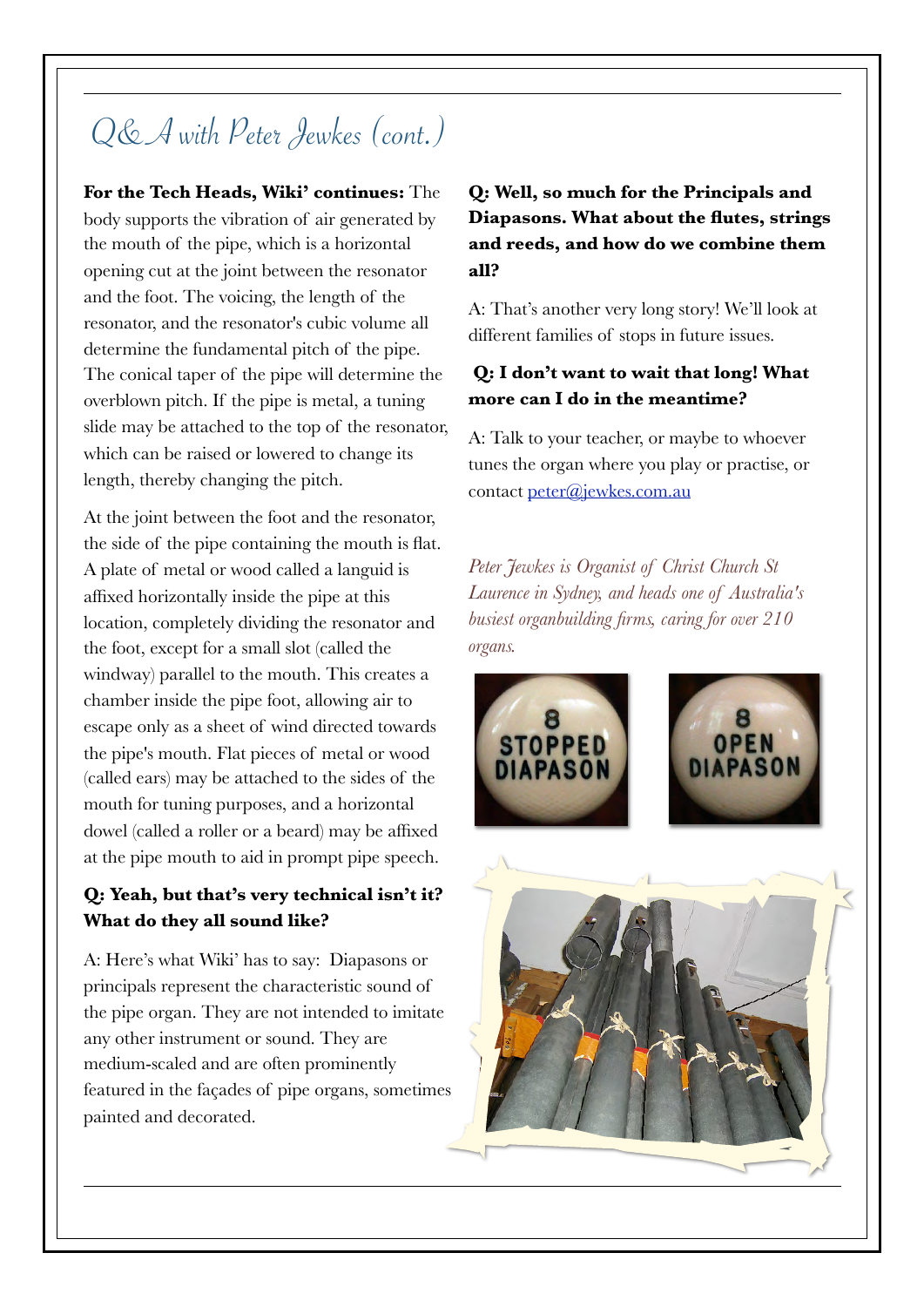# And the Winner is...

Who is Westminster Abbey's Longest Serving Organist?

And the winner for the longest term is James Turle (1802 - 1882) an organist and composer.

James was born at Taunton, Somerset, and started his music training as a choirboy at Wells Cathedral. At the age of 15 he became a pupil in London of the organist at Westminster Abbey, Thomas Greatorex, and after acting as deputy for some years he succeeded to this post himself in 1831 and held it until his death. He and Sir John Goss, the organist at St Paul's Cathedral, had been fellow pupils in London as boys.

Turle was a great organist in his day, and composed a good deal of church music. Unfortunately none came up in the Choral Public Domain Library. Perhaps some one might find some for us . . . .

*I would like to thank Jane Good from Westminster Abbey for her help with this article!* 



*(P.S. Thomas Greatorex wins the prize for the coolest name on the list!)*

| ORGANIST                           | <b>PERIOD</b> | YEARS' SERVICE |
|------------------------------------|---------------|----------------|
| John Taylour                       | 1559-70       | 11             |
| Robert White                       | 1570-74       | $\overline{4}$ |
| Henry Leeve                        | 1574-85       | 11             |
| <b>Edmund Hooper</b>               | 1585-1621     | 36             |
| John Parsons                       | 1621-23       | $\overline{2}$ |
| Orlando Gibbons                    | 1623-25       | $\overline{2}$ |
| <b>Richard Portman</b>             | 1625-44       | 19             |
| Christopher Gibbons                | 1660-66       | 6              |
| Albert Bryne                       | 1666-68       | $\overline{2}$ |
| John Blow                          | 1669-79       | 10             |
| Henry Purcell                      | 1679-95       | 16             |
| John Blow                          | 1695-1708     | 13             |
| William Croft                      | 1708-27       | 19             |
| John Robinson                      | 1727-62       | 35             |
| Benjamin Cooke                     | 1762-93       | 31             |
| Samuel Arnold                      | 1793-1802     | 9              |
| Robert Cooke                       | 1803-14       | 11             |
| George Ebenezer Williams           | 1814-19       | 5              |
| <b>Thomas Greatorex</b>            | 1819-31       | 12             |
| <b>James Turle</b>                 | 1831-82       | 51!            |
| Sir Frederick Bridge               | 1882-1918     | 36             |
| Sir Sydney Nicholson               | 1918-27       | 9              |
| <b>Sir Ernest Bullock</b>          | 1928-41       | 13             |
| (Osborne Peasgood) acting organist | 1941-45       | $\overline{4}$ |
| Sir William McKie                  | 1941-63       | 22             |
| Douglas Guest                      | 1963-81       | 18             |
| <b>Simon Preston</b>               | 1981-87       | 6              |
| Martin Neary                       | 1988-98       | 10             |
| (Martin Baker) acting organist     | 1998-99       | $\mathbf{1}$   |
| James O'Donnell                    | 2000          | $8+$           |